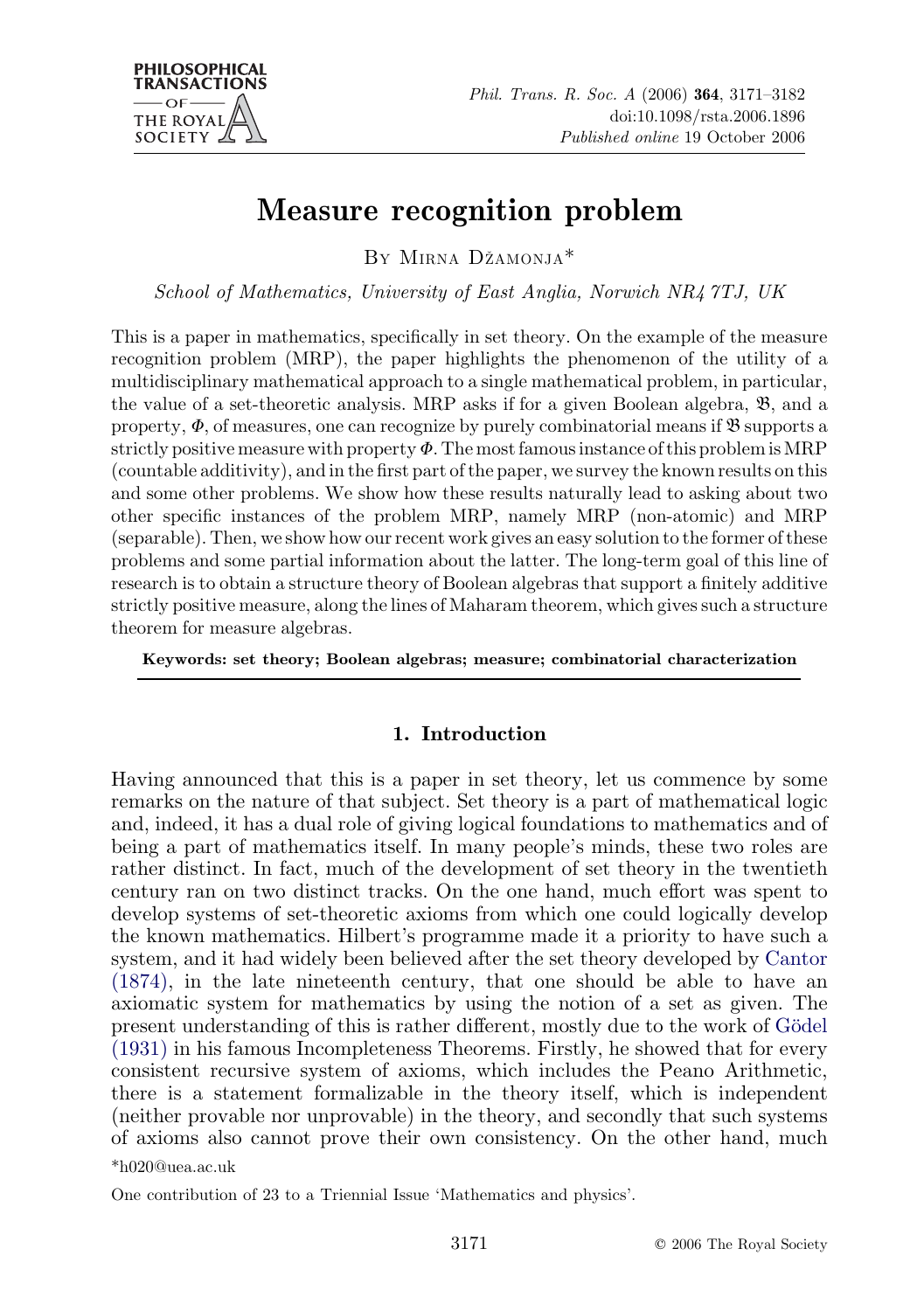understanding was developed about the mathematical, rather than the logical, consequences of Cantor's work. This includes the idea of infinite sets of various sizes and the understanding of what this means in terms of familiar objects, such as the sets of real numbers. This paper will mainly concentrate on that mathematical side of set theory, but in fact, the point is that the two sides of set theory are indivisible, as we wish to demonstrate by this paper.

Most (but not all) of the modern mathematics takes the axiom scheme known as Zermelo–Fraenkel axioms with Choice (ZFC) as a basis. It has been the case basically since the 1920s and there are many good reasons for this decision. Some may then view it as a serious setback that it became known since [Cohen \(1963\)](#page-10-0) that, as we know from Gödel (1931), there are not only some statements of mathematics that are independent of ZFC, but also some ordinary statements, notably the Continuum Hypothesis ('every infinite subset of the set R of real numbers is in a bijective correspondence either with the set N of natural numbers or the set R itself'), that are independent. This was established by showing that one cannot calculate the size  $\mathbb{R}=\mathcal{P}(\mathbb{N})$  just by using the axioms of ZFC in terms of the Cantor's  $\mathbf x$ -hierarchy of infinite cardinals:  $|\mathbf x_0|=|\mathbf N|$ , the next infinite cardinal  $\mathbf{x}_1, \mathbf{x}_2, \ldots$  the limit  $\mathbf{x}_{\omega}$ , the next  $\mathbf{x}_{\omega+1, \ldots}$ . Moreover, it is consistent with these axioms (assuming they themselves are consistent) that the value of  $|\mathcal{P}(\mathbf{x}_0)|$ is as large as desired, i.e. no upper bound can be found just by arguing in ZFC. Indeed, Cohen's result entirely changed the subject of set theory, not only owing to its logical significance but also because it introduced a method for proving that various statements were independent of ZFC. This is the method of forcing. Many interesting results have been obtained by applying this method. While this is exciting, it also created the feeling in the general mathematical community that set theorists are mostly concerned about things that cannot be done, rather than the ones that can be. It did not help that the forcing machinery had developed to an incredible extent and even being able to read and verify some of the proofs takes an enormous effort. There was definitely a period in which the set theory was considered far removed from the interests of the main stream mathematics.

I am very fortunate to belong to the generation of mathematicians who have now seen the pendulum swing the other way. In the recent years, there have been a number of purely mathematical results that have been obtained as a consequence of a fine set-theoretic analysis of the problem. The final result often does not mention any set-theoretic assumptions additional to ZFC, which is assumed throughout, yet the proof relies deeply on an understanding of the settheoretic limits of ZFC and its possible universes. As an example, let us state a celebrated theorem of [Shelah \(1994\):](#page-10-0)

**Theorem 1.1 (Shelah).** If  $|\mathcal{P}(\mathbf{x}_n)| < \mathbf{x}_{\omega}$  for all  $n < \omega$ , then  $|\mathcal{P}(\mathbf{x}_{\omega})| < \mathbf{x}_{\omega}$ .

To appreciate the impact of the above theorem, contrast it with what we have already said, it is not possible to bound  $\left|\mathcal{P}(\mathbf{x}_n)\right|$  by arguing in ZFC. However, if we are in the situation to know that this value for every *n* is less than  $\mathbf{x}_{\omega}$ , then we can put a definite bound on the size of  $\mathcal{P}(\mathbf{x}_{\omega})$ . This theorem as stated can be understood without any prior knowledge of modern set theory. Yet, this statement is a culmination of at least 20 years of concentrated effort by many set theorists, involving techniques such as large cardinals, iterated forcing, elementary embeddings and culminating by the seminal work of Shelah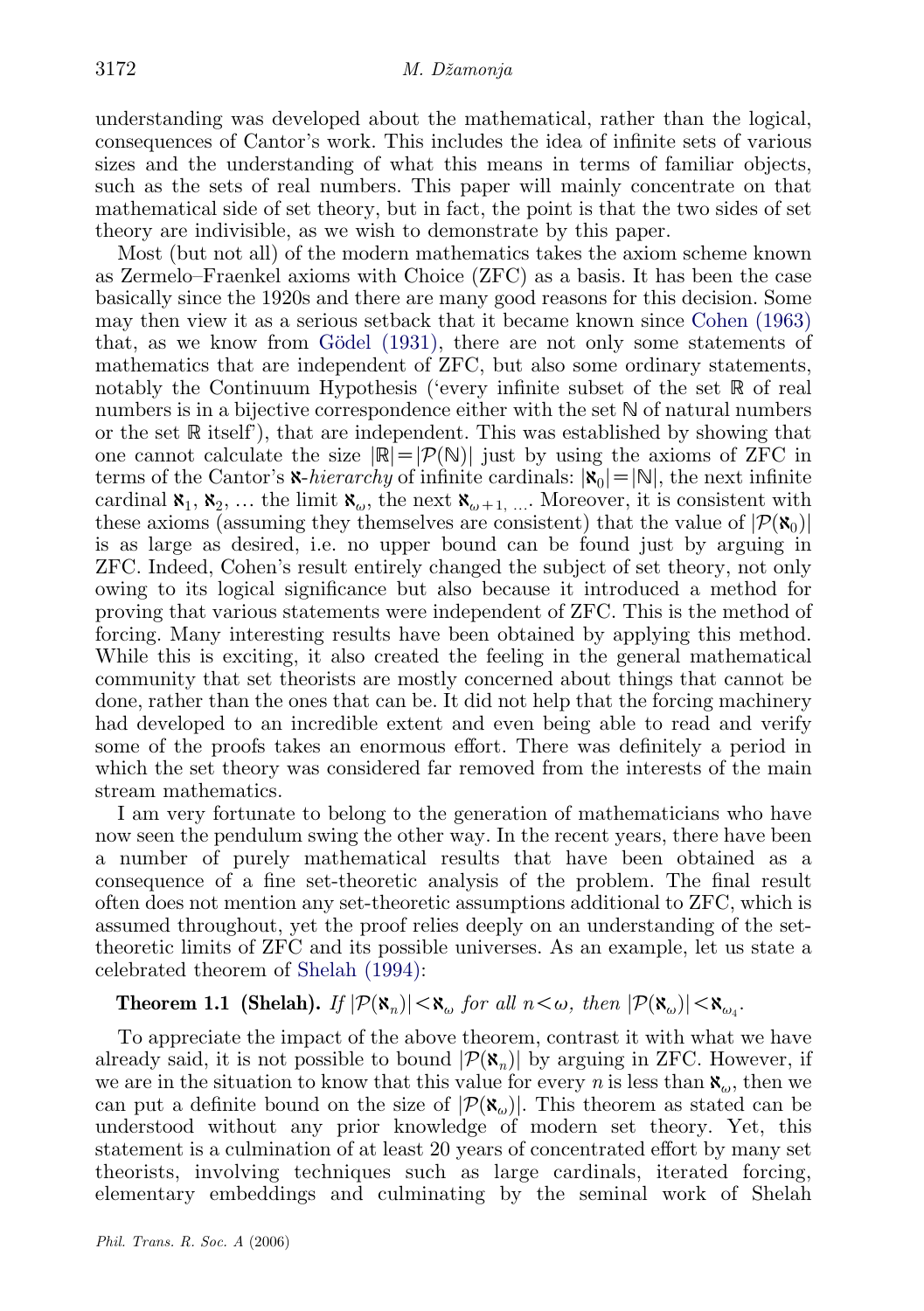(started in the 1980s and presented as a whole in [Shelah \(1994\)\)](#page-10-0) in which he invented the whole theory (the theory of possible cofinalities, 'pcf') to finally prove the theorem. This part of Shelah's work is the one that was cited when he was awarded the prestigious Bolyai Prize.

In this paper, we shall concentrate on the appearance of this phenomenon of the symbiosis between the axiomatic and the mathematical in the context of measure theory. We shall describe the problem of characterizing Boolean algebras that carry a measure, and point out the most well-known instance of this problem. This is of course the [von Neumann \(1981\)](#page-10-0) problem, recently solved in the negative by [Talagrand \(submitted\).](#page-10-0) We shall then consider some other instances of this problem and show some recent solutions that have been obtained in our joint work by Džamonja & Plebanek (submitted).

## 2. Description of the problem

In order to make the paper accessible, we shall commence with a quick review of the basic notions we use. A list of notational conventions can be found at the end of this paper.

A Boolean algebra, B, is a structure consisting of a set with at least two distinct elements,  $0_{\mathfrak{R}}$  and  $1_{\mathfrak{R}}$ , two binary operations,  $\wedge$  and  $\vee$ , and a unary operation,  $-$ , which obeys certain rules known as the laws of Boolean algebras. A typical example of a Boolean algebra is a family of subsets of a given set A, where  $0_{\mathfrak{B}}=0$ ,  $1_{\mathfrak{B}}=A$ , and the operations,  $\wedge$ ,  $\vee$  and  $-$ , are interpreted as  $\cap$ ,  $\cup$ and the complement, c, respectively. It follows from Stone Representation Theorem [\(Stone 1936\)](#page-10-0) that every Boolean algebra is isomorphic as a structure to some  $\mathfrak{B}\subseteq \mathcal{P}(A)$  for some A, so we shall only work with such algebras. The basic laws of Boolean algebras are then interpreted as the familiar commutativity, associativity and distributivity laws between  $\cup$  and  $\cap$ , and we also have that for any  $a \in \mathfrak{B}$ ,  $(a^c)^c = a$ . These operations induce the familiar subset relation,  $\subseteq$ , which acts as a relation of partial ordering on  $\mathfrak{B}$ . Two elements a, b of  $\mathfrak{B}$  are said to be *disjoint* if  $a \cap b = 0$ .

Boolean algebras, B, may also have properties additional to the ones given by the basic laws. For example, we can consider the antichains, which are subsets of B consisting of pairwise disjoint elements. The condition which guarantees that all the antichains in  $\mathfrak{B}$  are countable is called the *countable* (*anti*)*chain condition* and abbreviated as ccc. An example of a Boolean algebra that satisfies this law is the family  $\mathcal M$  of the equivalence classes (mod measure 0) of all Lebesgue measurable subsets of the unit interval  $[0,1]$ . This is easily seen and is due to the additivity properties of the Lebesgue measure  $\lambda$ . It is known (see [Fremlin 1989\)](#page-10-0) that one can choose the representatives,  $E^{\bullet}$ , of the equivalence classes of measurable sets E so that  $\emptyset^{\bullet} = \emptyset$  and the representative of  $E^{\bullet} \cup (\cap)F^{\bullet}$  is the union (intersection) of the corresponding representatives, for all  $E^{\bullet}$ ,  $F^{\bullet}$ . (For this reason, we omit  $\bullet$  in our notation.) Another property of  $\mathcal M$  is that for every sequence  $\langle a_n : n \langle \omega \rangle$  in M the union  $\cup_{n \leq \omega} a_n$  is an element of M, and it is the least upper bound of  $\langle a_n:n\leq\omega\rangle$  with respect to  $\subseteq$ . Boolean algebras with this property are said to be  $\sigma$ -complete. In fact, the analogous completeness property remains true for sequences indexed by any other ordinal but  $\omega$ , which can be proved by using the ccc property along with the  $\sigma$ -completeness. This property is called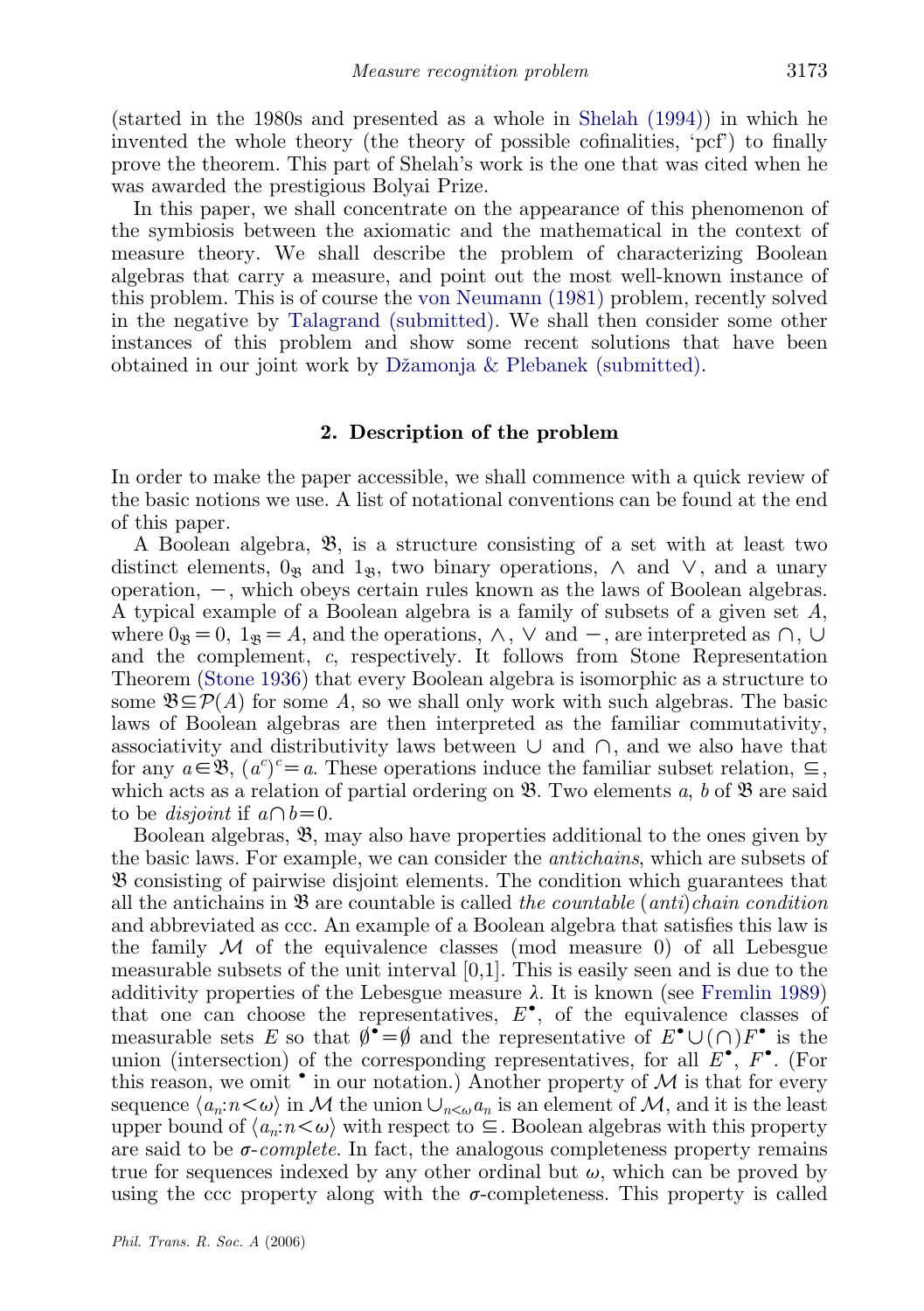completeness, and since in this paper, we never deal with algebras that are  $\sigma$ -complete without being complete, we shall simplify the notation and refer to both concepts by the word 'complete'.

Note that in the above example,  $\lambda$  induces a function on  $\mathcal{M}$ , which is again called  $\lambda$ , and this function satisfies the following, for all  $a, b, a_n \in \mathcal{M}$ :

- (i) (strict positivity)  $a \neq \emptyset \Rightarrow \lambda(a) > 0, \lambda(\emptyset) = 0$ ,
- (ii<sup>-</sup>) (total finiteness)  $\lambda(1_M) < \infty$ ,
- (iii) (additivity) if a, b are disjoint then  $\lambda(a\cup b)=\lambda(a)+\lambda(b)$ , moreover
- (iii<sup>+</sup>) (countable additivity) if  $\langle a_n : n \langle \omega \rangle$  are pairwise disjoint, then  $\lambda(\bigcup_{n\leq\omega}a_n)=\sum_{n\leq\omega}\lambda(a_n).$

A complete Boolean algebra,  $\mathfrak{B}$ , which supports a functional  $\lambda$  satisfying properties (i), (ii<sup>-</sup>) and (iii<sup>+</sup>) above is called a *measure algebra* and  $\lambda$  is called a strictly positive (s.p.) countably additive measure. Measures which only satisfy properties (i),  $(ii^{-})$  and (iii) are called s.p. finitely additive measures. Since it is clear that by multiplying by a constant, we can obtain from  $\lambda$  another countably additive measure  $\mu$  which satisfies  $\mu(1_{\mathcal{M}})=1$  (such measures are called probabilities), we can replace the requirement  $(ii^-)$  in the definition of a measure algebra by the one requiring the relevant measure to be a probability. In the sequel, the word 'measure' will refer to finitely additive measures on algebras which are not necessarily complete. The classical theory of such measures may be found in [Bhaskara Rao & Bhaskara Rao \(1983\)](#page-10-0).

The general problem we shall discuss in this paper is the following:

*Measure Recognition Problem MRP(* $\Phi$ *).* Given a Boolean algebra,  $\mathfrak{B}$ , and a property,  $\Phi$ , of measures, how can we recognize by purely combinatorial means if on  $\mathfrak B$  one can define a strictly positive measure with property  $\Phi$ ?

## 3. Comments on the problem and known results

The most well-known instance of the MRP was asked by von Neumann in 1937 (see [von Neumann 1981\)](#page-10-0). He was interested in recognizing the measure algebras (so the additional property  $\Phi$  in the problem description is the property of countable additivity and we are dealing with MRP (countably additive)). In addition to the completeness and the ccc property, von Neumann isolated another property which is always present in measure algebras, called weak distributivity, and asked if these three properties together were sufficient for a Boolean algebra to be a measure algebra. This famous problem was answered only very recently by [Talagrand \(submitted\),](#page-10-0) and the answer is negative. In fact, the main result of [Talagrand \(submitted\)](#page-10-0) answered, also negatively, the related well-known Control Measure Problem, which asks if the existence of a so-called continuous submeasure on a  $\sigma$ -complete Boolean algebra implies the existence of a measure. The step from this solution to the solution of von Neumann's problem then followed by known work, as explained in Talagrand's paper. A (strictly positive) continuous submeasure is a finite non-negative function,  $\mu$ , on a Boolean algebra,  $\mathfrak{B}$ , vanishing only at  $0_{\mathfrak{B}}$ , having the 'submeasure' property that  $\mu(a\cup b) \leq \mu(a)+\mu(b)$  for all  $a,b\in\mathfrak{B}$ , and the 'continuity' property that for any sequence  $\langle a_n : n \langle \omega \rangle$  of elements of B satisfying  $a_{n+1} \subseteq a_n$  for all n and  $\bigcap_{n \leq \omega} a_n = 0$ ,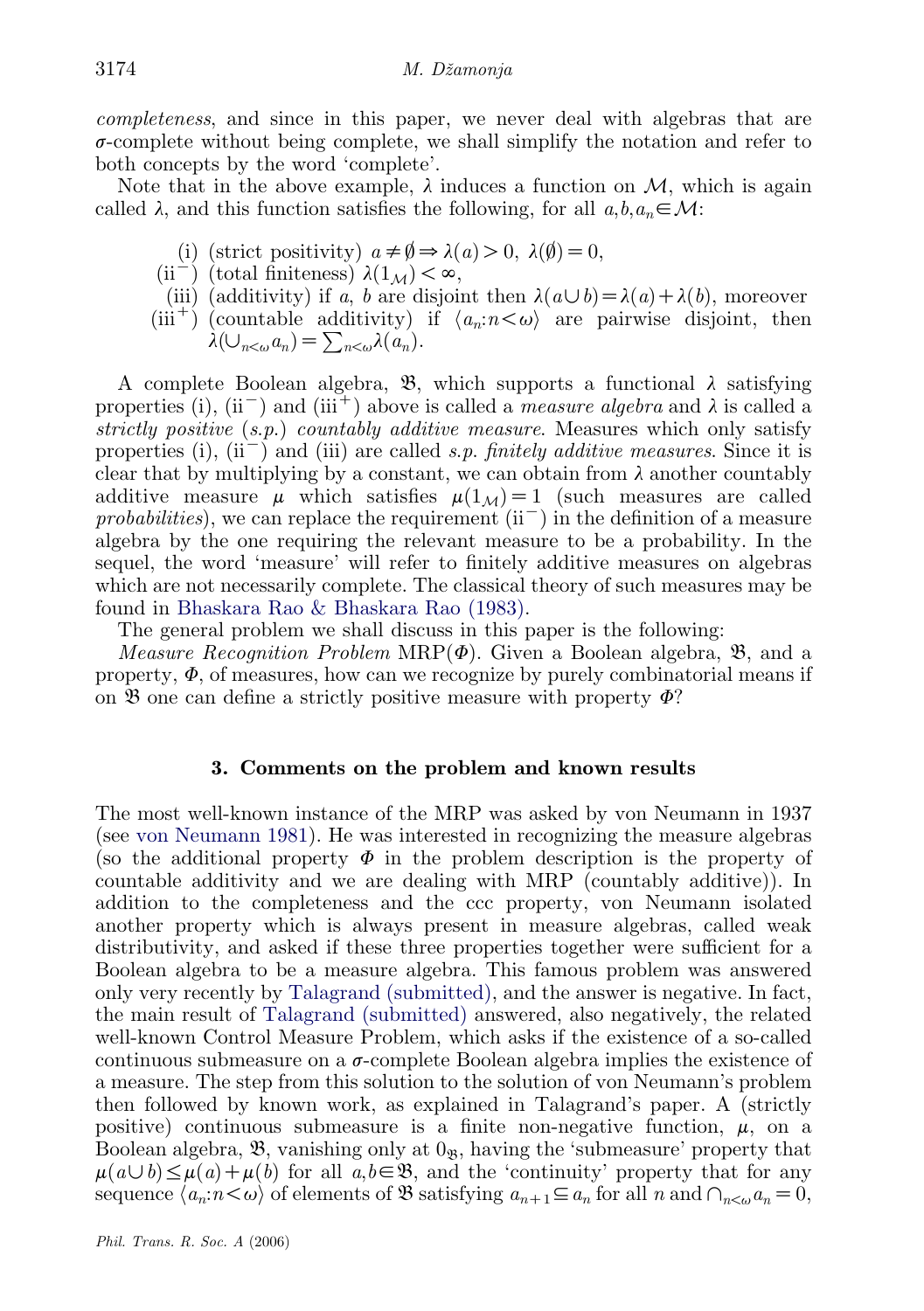we have  $\lim_{n} \mu(a_n) = 0$ . The result of [Talagrand \(submitted\)](#page-10-0) is probably the most exciting recent result to come out of a whole variety of mathematical subjects, particularly measure theory and set theory.

The notion of a continuous submeasure comes from the work of [Maharam](#page-10-0) [\(1947\),](#page-10-0) who observed that a necessary condition for a Boolean algebra to be a measure algebra is to be metrizable, and showed how one can define a continuous submeasure from the appropriate metric. Following this work, an important question became to recognize Boolean algebras that support continuous submeasures, the so-called Maharam's algebras. Recently, it was proved in Balcar *et al.* (2005) and Velic<sup>\*</sup>kovic<sup> $(2005)$ </sup> that under a certain set-theoretic axiom known as the P-ideal dichotomy, any ccc weakly distributive complete Boolean algebra is a Maharam algebra. Using their work as a starting point, Todorc̆evic $(2004)$  obtained the following interesting characterization:

**Theorem 3.1 (Todorčević).** A complete Boolean algebra carries a strictly positive continuous submeasure if and only if it is weakly distributive and satisfies the  $\sigma$ -finite chain condition.

The chain condition here means that the algebra can be written as a countable union of subsets each of which only has finite antichains. Todorcevic's result is clearly a theorem of ZFC, but it was obtained as a consequence of a set-theoretic analysis of the situation under the P-ideal dichotomy, and the methods introduced in [Maharam \(1947\).](#page-10-0) Likewise, Talagrand's result is purely a theorem of ZFC, but even the formulation by Maharam of the Control Measure Problem was a consequence of her analysis of the behaviour of the von Neumann's problem under the set-theoretic assumption of the existence of a Souslin tree. Both of these results illustrate the point that this paper makes, about the close connection between a set-theoretic analysis of a problem and its solution in ZFC, as well as the long-term view that one has had to take in understanding various specific instances of this connection.

Next, let us take a look at another special case of MRP, namely  $MRP(\emptyset)$ , the situation when we do not require any special property  $\Phi$ . In this case, there is a combinatorial criterion due to [Kelley \(1959\)](#page-10-0). It involves the notion of the intersection number of a family  $\mathcal F$  of sets, which is defined to be the supremum of all  $\alpha$ , such that for every finite subsequence  $\bar{a}$  of elements of  $\mathcal F$  (with possible repetitions of elements), there is a subsequence  $\bar{b}$  of length  $\lg(\bar{b})$  at least  $\alpha \lg(\bar{a})$ , such that the intersection of all elements of  $b$  is non-empty. Kelley's criterion is then:

**Theorem 3.2 (Kelley).** A Boolean algebra  $\mathfrak{B}$  carries a strictly positive (finitely additive) measure if and only if  $\mathcal{B}\backslash\{\emptyset\}$  can be written as a countable union of families each of which has positive intersection number.

One may wonder how strong the condition in the Kelley's criterion is. It clearly implies the ccc, but [Gaifman \(1964\)](#page-10-0) proved that there are ccc algebras which do not satisfy Kelley's criterion. It is also known that under the set-theoretic statement known as Martin's Axiom (MA) and the negation of the continuum hypothesis (CH), all ccc Boolean algebras of size  $\langle 2^{\aleph_0}$  do satisfy Kelley's condition and in fact some stronger conditions (see [Fremlin 1984\)](#page-10-0). This together with the example of the P-ideal dichotomy results quoted above demonstrates that there are some mathematical axioms, which make it easier for a Boolean algebra to have certain measure-theoretic properties. We shall see another example of this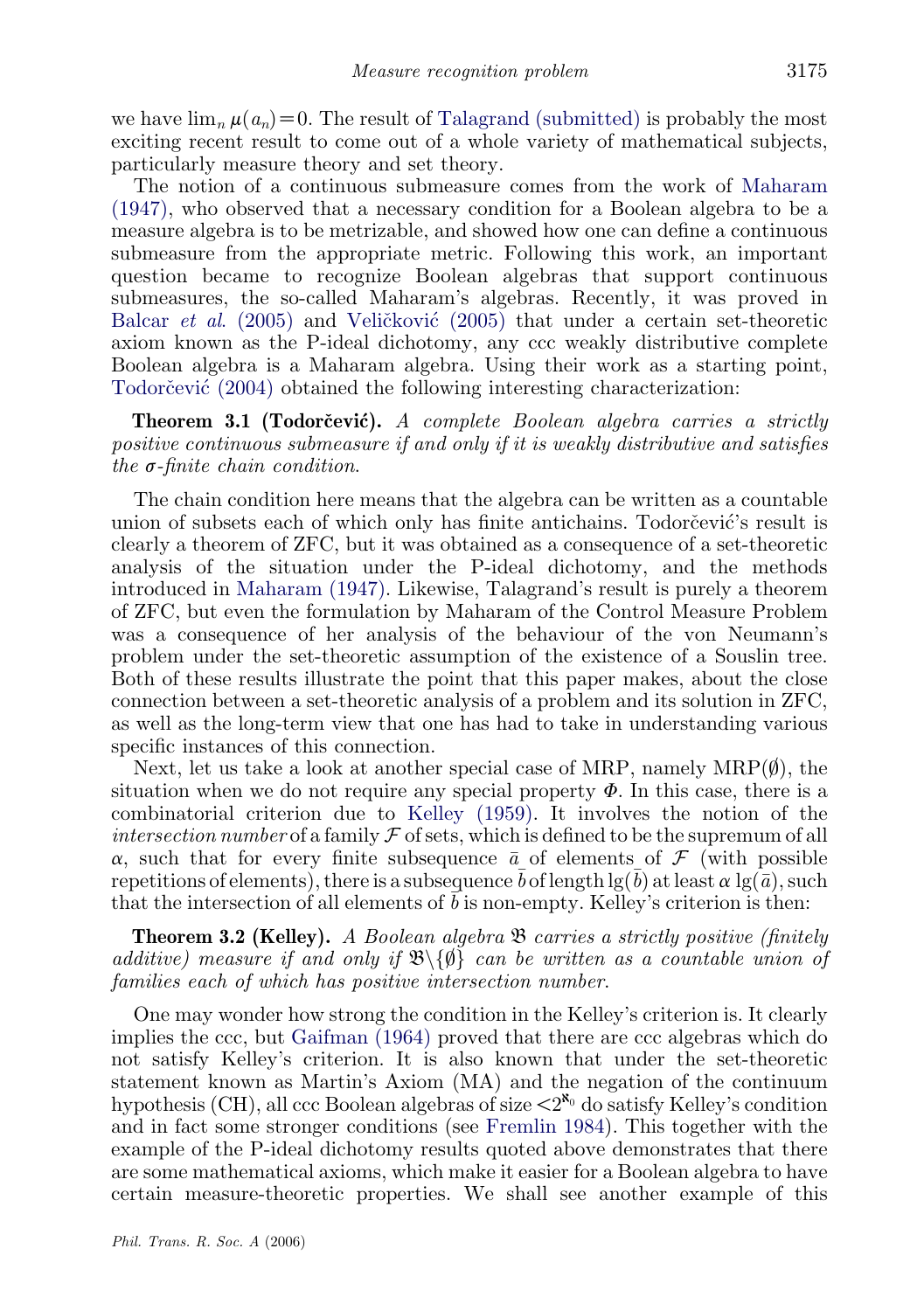behaviour in §4. Once the notion of the intersection number is known, the proof of Kelley's theorem follows rather readily by the well-known facts from functional analysis. It seems to be a tendency in this subject that positive theorems once formulated properly, have proofs which are much less involved than the proofs of the negative ones. We shall illustrate this in theorem 4.1, where we shall give a proof of one such positive theorem, while we may note that most of the negative statements mentioned here (e.g. the construction from [Talagrand \(submitted\)](#page-10-0)) have proofs that are very much out of the scope of this paper.

Special cases of property  $\Phi$  which are particularly interesting are the notions of non-atomicity and separability. To motivate the definitions, we shall go back to the case of countably additive measures. An example of such a measure is the familiar Lebesgue measure  $\lambda$  on the unit interval. This measure naturally leads to a measure on the Tychonoff product  $[0,1]^k$  for any cardinal k, denoted by  $\lambda_k$ . A remarkable theorem of [Maharam \(1942\)](#page-10-0) shows that the structure of measure algebras (so supporting a countably additive measure) is totally determined by these examples. Namely, any measure algebra can be decomposed into a countable union of subsets, each of which is either an atom, or a Boolean algebra isomorphic to the measure algebra  $\mathfrak{B}_{k}$  of some  $[0,1]^k$  under  $\lambda_{k}$ , where all  $\kappa$  are infinite cardinals. Here, we use the notion of an *atom* of a Boolean algebra  $\mathfrak{B}$ , which is an element  $a\neq0$  such that only  $b\subseteq a$  in  $\mathfrak{B}$  are 0 and a. Such a structure theorem does not exist for Boolean algebras that simply support a strictly positive finitely additive measure. [Maharam \(1981\)](#page-10-0) asks exactly for such a theorem.

Taking a long-term goal to obtain such a structure theory for finitely additive measures, we may ask ourselves what the first step would be. In the case of countably additive measures such a step was to determine the relevant building blocks, namely the algebras  $\mathcal{B}_{k}$ . Each of these blocks has two important properties. The first one is that the measure is non-atomic, which means that for every  $\varepsilon > 0$ , there is a finite partition of the algebra into elements of measure  $\leq \varepsilon$ . For this reason, we wish to have a combinatorial criterion for recognizing when a Boolean algebra has a finitely additive measure which is non-atomic, which explains why we believe the case of MRP (non-atomic) is an important special case. In our recent work by Džamonja  $&$  Plebanek (submitted), we obtained a simple solution to this problem, which will be presented in §4.

Another property of measure algebras,  $\mathcal{B}_{\kappa}$ , for  $\kappa \geq \aleph_0$  is that they can be understood as metric spaces of density  $\kappa$ . Namely one introduces a metric  $d_k$  derived from  $\lambda_k$  by declaring  $d_k(a,b)=\lambda_k(a\Delta b)$ , and this metric has the required property. By Maharam's theorem mentioned earlier, every measure algebra, B, has a (unique) decomposition involving algebras  $\mathfrak{B}_{k}$  for some  $\kappa$ , and the supremum of all  $\kappa$  involved in this composition is called *Maharam's dimension* or type of B. Hence, it would be of interest to have a similar notion for Boolean algebras which simply support a finitely additive strictly positive measure. The notion of type can be defined similarly to the above because a finitely additive strictly positive measure on  $\mathfrak{B}$  will already induce a metric on  $\mathfrak{B}$ , and we can make a reasonable definition of the type of  $\mathfrak B$  to be the supremum of all densities of metric spaces obtained from B by using all the possible strictly positive measures on  $\mathfrak{B}$  (of course the actual calculation of the type in this case, in the absence of a representation theorem, may be very difficult). In the same vein, for a fixed measure  $\mu$  on  $\mathfrak{B}$ , we may consider the density of the induced metric space. In particular, we say that  $\mu$  is *separable* if the induced metric space is separable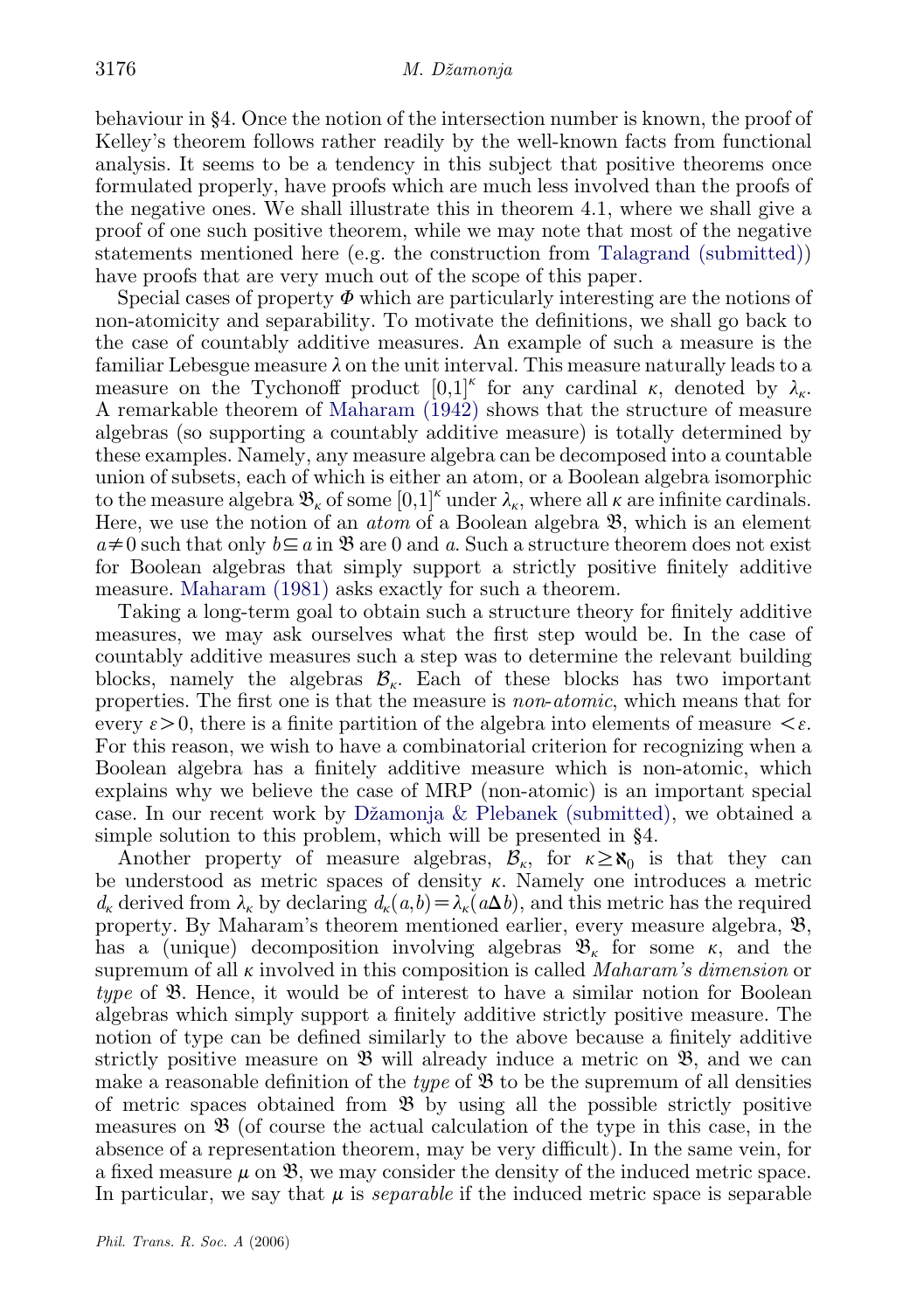in the topological sense (i.e. it has a countable dense subset). Recognizing Boolean algebras that have such a strictly positive measure translates in the context of MRP into MRP (separable). Clearly, a similar notion can be defined for any fixed possible densities of a metric space, but for the moment, we still do not know how to solve MRP (separable). We shall show some partial solutions in §4.

## 4. Some recent results

In this section, we shall take for granted all notions defined in previous sections. Here, we concentrate on MRP with two specific values of  $\Phi$  in mind, MRP (nonatomic) and MRP (separable). All otherwise unattributed theorems are from Džamonja  $\&$  Plebanek (submitted). In particular, this work solves the problem MRP (non-atomic) mentioned earlier, using a rather simple argument. We present the argument here:

**Theorem 4.1.** A Boolean algebra  $\mathfrak{B}$  carries a strictly positive non-atomic measure if and only if there is a decomposition  $\mathfrak{B}\setminus\{0\}=\bigcup_{n<\omega}\mathfrak{B}_n$ , where for each n we have

- (i)  $\mathfrak{B}_n \subseteq \mathfrak{B}_{n+1}$ ,
- (ii) int $(\mathfrak{B}_n) \geq 2^{-n}$ , and
- (iii) if  $a\in\mathfrak{B}_n$  then there are disjoint b,  $c\in\mathfrak{B}_{n+1}$  with  $b\cup c\subseteq a$ .

The forward direction of this theorem is easy modulo known facts. For example, one can use the well-known Stone duality theory between Boolean algebras and compact zero-dimensional topological spaces [\(Stone 1936\)](#page-10-0) and its application to measure algebras to transfer the problem into the setting of Radon measures on compact spaces. The conclusion then follows by another well-known theorem, [Maharam \(1942\).](#page-10-0) Details are not of interest here. However, we shall sketch the proof of the backward direction of the theorem, assuming the following lemma which appears as part of [Kelley's \(1959\)](#page-10-0) proof and is taken in this form from [Fremlin \(2002\)](#page-10-0), Proposition 391 I. The notation  $int(A)$  stands for the intersection number of the family A.

**Lemma 4.2 (Kelley).** Let  $\mathfrak{A}$  be a Boolean algebra and  $A \subseteq \mathfrak{A}\setminus\{0\}$  non-empty. Then

$$
\mathrm{int}(A) = \max_{\nu} \inf_{a \in A} \nu(A)
$$

where the maximum is taken over all probability (finitely additive) measures on  $\mathfrak{A}$ .

*Proof.* If there is a decomposition of  $\mathfrak{B}$  satisfying (i)–(iii), then by lemma 4.2 for each n, we can define a probability measure  $\mu_n$  on  $\mathfrak{B}$  such that for all  $b \in \mathfrak{B}_n$ we have  $\mu_n(b) \geq 2^{-n}$ . We let  $\mu$  be any cluster point of the sequence be  $\langle \mu_n: n \leq \omega \rangle$ . It is easily seen that is a probability measure on  $\mathfrak{B}$ . Let us show that  $\mu$  is strictly positive. By induction on n, it easily follows that for all  $a \in \mathcal{B}_n$  and  $k \geq n$ , there are  $2^{k-n}$  pairwise disjoint sets in  $\mathcal{B}_k$  contained in a. Hence, for such  $n, k$  we have  $\mu_k(a) \geq 2^{k-n} \cdot 2^{-k} = 2^{-n}$ . Consequently,  $\mu(a) \geq 2^{-n} > 0$ .

Suppose now that  $\varepsilon > 0$  and  $a \in \mathfrak{B}\backslash\{0\}$  are given. Let n and  $k \geq n$  be large enough so that  $a \in \mathcal{B}_n$  and  $2^{k-n} \leq \varepsilon$ , so  $\varepsilon \cdot 2^{k-n} \geq 1$ . Let  $b_0, \ldots, b_{2^{k-n}-1}$  be disjoint elements of  $\mathcal{B}_k$  contained in a, which exist as shown in the previous paragraph. Then  $\mu(b_i) < \varepsilon$  for at least one  $i < 2^{k-n}-1$ , by the choice of k. This shows that every non-zero element of B has a subset of arbitrarily small positive measure.*&*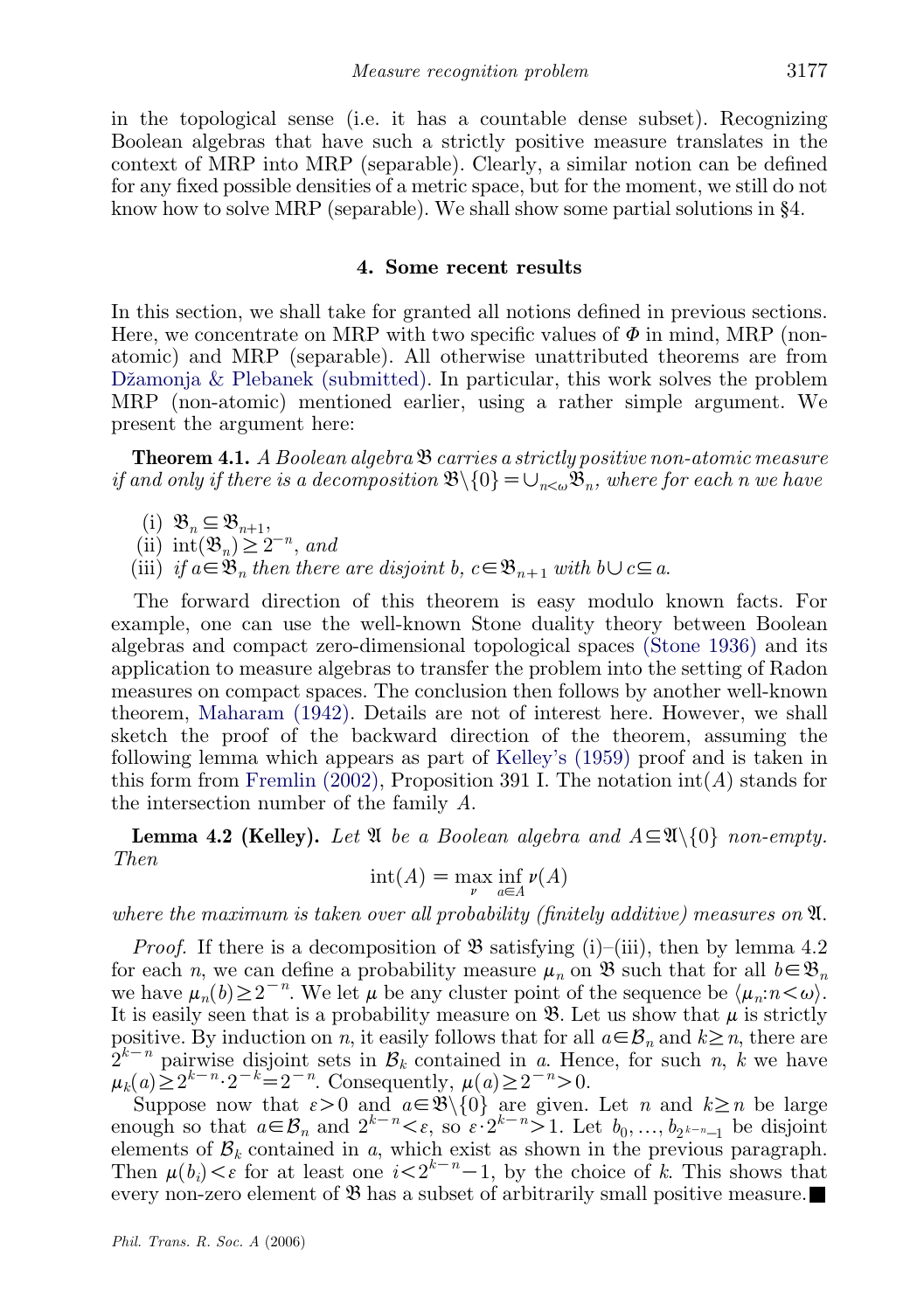An essential difference between this criterion and other combinatorial criteria we mentioned above (Maharam, Kelley and Todorc̆evic´), is that the decomposition of the Boolean algebra involves an interaction between the countably many pieces involved. Next, one may wonder how strong this criterion is. Obviously, a necessary condition on the Boolean algebra to support a nonatomic strictly positive measure is first of all that it supports any strictly positive measure, so Kelley's criterion, and secondly that the algebra itself is *atomless*, which means that it does not have any atoms in the sense defined in §3. Džamonja  $\&$  Plebanek (submitted) give an example showing that, in general, these conditions are not sufficient to show that the algebra supports a non-atomic strictly positive measure. As it is known that under the axiom MA various properties of Boolean algebras of size smaller than  $2^{\aleph_0}$  tend to be equivalent, the following theorem is perhaps not surprising:

**Theorem 4.3.** Assume MA. Then for atomless Boolean algebras  $\beta$  of size  $\leq 2^{\aleph_0}$ . the following are equivalent:

- (i)  $\beta$  is ccc, and
- (ii)  $\beta$  satisfies the condition from theorem 4.1.

What may be surprising is the way that the theorem is proved. We give an informal sketch, for which we need several notions. This will also be a good opportunity to introduce an auxiliary property of Boolean algebras which was central in Džamonja  $&$  Plebanek (submitted), the so-called approximability.

A forcing notion is a partially ordered set  $P$  with the least element<sup>1</sup>. Two elements of  $P$  are incompatible if there is no element of  $P$  that is larger than both of them. We say that  $P$  is ccc if there is no uncountable family of pairwise incompatible elements (note that this is a different notion than that of ccc in Boolean algebras). A subset of  $P$  is a filter if it is directed and downward closed as a partial order. A subset D of P is dense if for every  $p\in P$  there is  $q\in D$  with  $p\leq q$ . MA states that for any ccc forcing **P** and any family  $\mathcal{F}$  of  $\langle 2^{x_0}$  dense subsets of **P**, there is a filter of  $P$  which intersects each of the dense sets in the family. In applications, one may start with a goal of constructing some object, usually of size  $\mathbf{x}_1 \leq 2^{\mathbf{x}_0}$  (which is why the negation of CH is usually assumed as well), and P consisting of (usually) finite pieces of the desired object, ordered so that a stronger element of  $P$  gives more information about the object than a weaker one. Then one needs to formulate a family  $\mathcal F$  of dense sets which represent various requirements on the object constructed, and the  $\mathcal{F}\text{-}\text{generic filter guaranteed to exist by MA will},$ in some natural way, give rise to the object desired.

In the context of theorem 4.3, in the non-trivial direction from (i) to (ii) and in view of the characterization from theorem 4.1, it would be natural to start with a Boolean algebra,  $\mathfrak{B}$ , which satisfies ccc and has size  $\langle 2^{\aleph_0} \rangle$ , and to formulate a ccc forcing notion, which would force a non-atomic strictly positive measure on B. One would need to formulate a dense set corresponding to the requirement that a has positive measure, for every non-zero a in B. A posteriori this may be proven possible, but this is not how our proof went. In addition, the known proof that every ccc Boolean algebra of size  $\langle 2^{\aleph_0} \rangle$  is separable and hence satisfies Kelley's condition

<sup>1</sup> Some authors use partially ordered sets with the largest element, in which case notions we define need to be read with  $\geq$  in place of  $\leq$ . The present notation follows [Cohen \(1963\)](#page-10-0).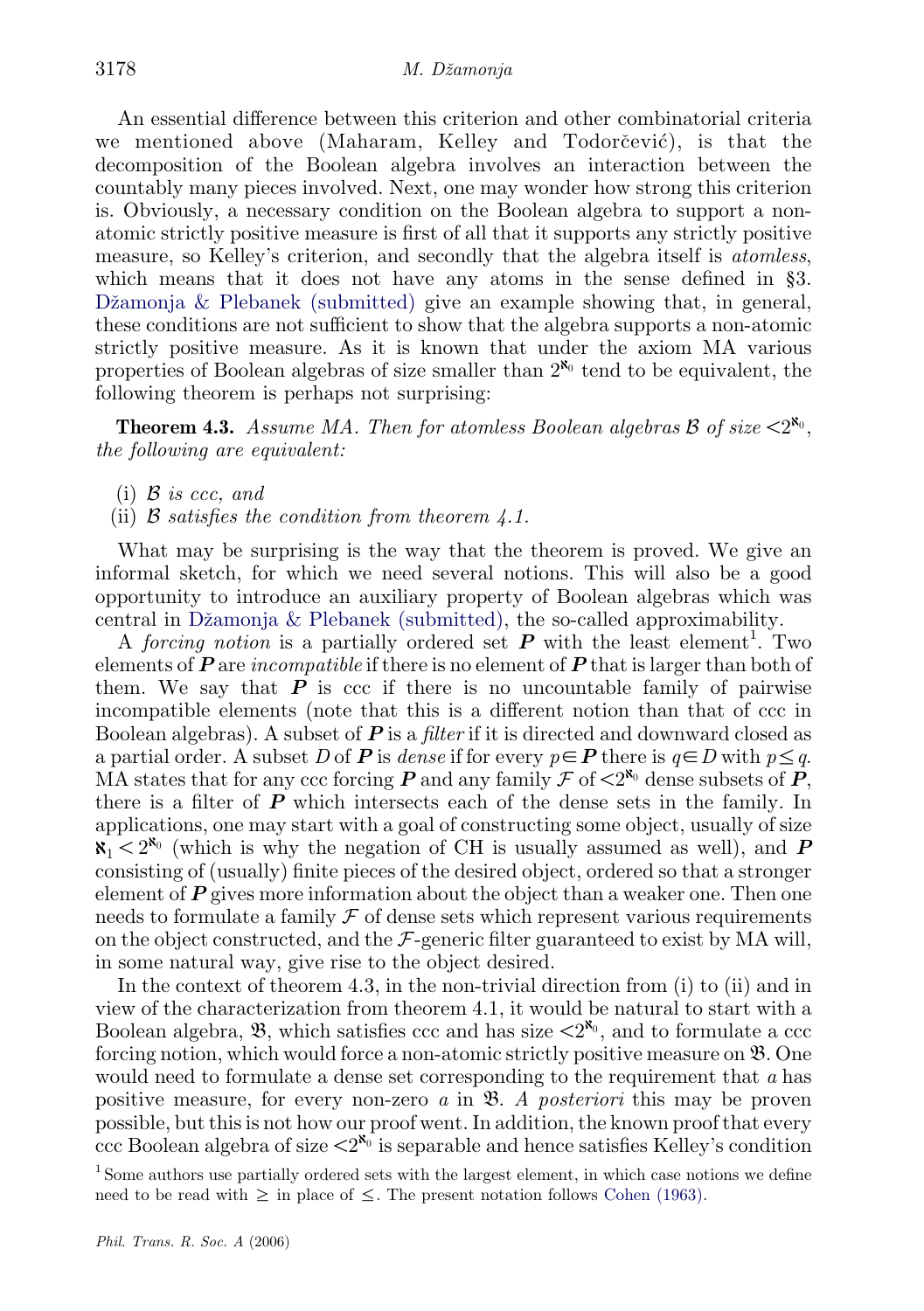and carries a measure (see [Fremlin 1984](#page-10-0)), is not useful since it gives an atomic measure. We worked instead with the notion of approximability. A Boolean algebra  $\mathfrak B$  is approximable if there is a sequence  $\langle \mu_n : n \langle \omega \rangle$  of probability measures on B such that for every  $a\neq0$ <sub>B</sub> in B there is n such that  $\mu_n(a)>1/2$ . This notion was studied by [Talagrand \(1980\)](#page-10-0) and Mägerl  $\&$  Namioka (1980) with the idea of characterizing Boolean algebras that support a strictly positive separable measure (SM). We shall discuss this in a moment, but for now let us finish sketching the proof of theorem 4.3. The proof is to start with a Boolean algebra that satisfies Kelley's condition (in fact a weaker condition than that) and formulate a ccc forcing notion whose generic filter gives a sequence  $\langle \mu_n : n \leq \omega \rangle$  which demonstrates that the algebra is approximable. The size of the family  $\mathcal F$  of sets such that we need to produce an  $\mathcal{F}\text{-generic filter}$  is equal to the size of  $\mathcal{B}\text{, so if MA holds, we can deal}$ with any ccc algebra of size  $\langle 2^{x_0}$ . Having the sequence  $\langle \mu_n : n \langle \omega \rangle$ , we can define the with any ecc algebra of size  $\langle 2 \rangle$ . Having the sequence  $\langle \mu_n \rangle$ ,  $\langle \nu_n \rangle$ , we can define the weighted sum  $\sum_{n<\omega} \mu_n/2^{n+1}$ , and the proof is done in such a way that if the algebra is atomless then this measure in non-atomic.

Having sketched the proof of theorem 4.3, we can discuss the next item on our list, namely the notion of SM defined earlier. [Talagrand \(1980\)](#page-10-0) attacks MRP (separable) by defining a list of properties of decreasing strength one of which is 'supporting a strictly positive SM'. He shows that the property of  $\mathfrak B$  being  $\sigma$ -centred (so the algebra can be written as a countable union of subfamilies each of which has the property that for all finite subsets J, we have  $\bigcap J \neq \emptyset$ , provided  $\emptyset \notin J$  is strictly stronger than SM, while SM implies approximability. He also shows that under the assumption of CH, property SM is strictly stronger than approximability. There is a possibility left open by this theorem, which is that approximability might, under some suitable axioms, actually characterize SM. Džamonja  $&$  Plebanek (submitted) show that this is not the case:

**Theorem 4.4.** There is a Boolean algebra which is approximable but does not support a strictly positive separable measure.

Proof of this theorem involves a combinatorial construction, the details of which are out of the scope of this paper. A major building block is a zerodimensional topological space without isolated points with the curios property that it has a countable dense set D, such that for every sequence  $\langle F_n: n \langle \omega \rangle$  of closed sets whose union is disjoint from D, that union is nowhere dense. Such a space was first constructed in ZFC by [Simon \(2002\)](#page-10-0), although it was known before that such spaces can exist under various additional axioms of set theory.

Similar to [Talagrand \(submitted\),](#page-10-0) by answering negatively the problem of von Neumann brings us back to square one regarding MRP (countably additive), so does theorem 4.4 brings us back to the beginning regarding MRP (separable). It would have been very nice if at least consistently there would be an equivalence between approximability and separability, since there is a combinatorial characterization of approximability due to Mägerl & Namioka  $(1980)$ :

**Theorem 4.5 (Mägerl–Namioka).** A Boolean algebra  $\mathfrak{B}$  is approximable if and only if for every  $\varepsilon > 0$  (equivalently: for some  $\varepsilon \in (0,1)$ ) there is a decomposition  $\mathfrak{B}\setminus\{0\}=\cup_{n<\omega}\mathfrak{B}_n^{\varepsilon}$ , where for each n we have  $\mathrm{int}(\mathfrak{B}_n^{\varepsilon})\geq 1-\varepsilon$ .

In the absence of such an equivalence, we have to rethink what a possible characterization may look like. At this point, we may say that it is unlikely that any characterization will involve only a decomposition into countably many pieces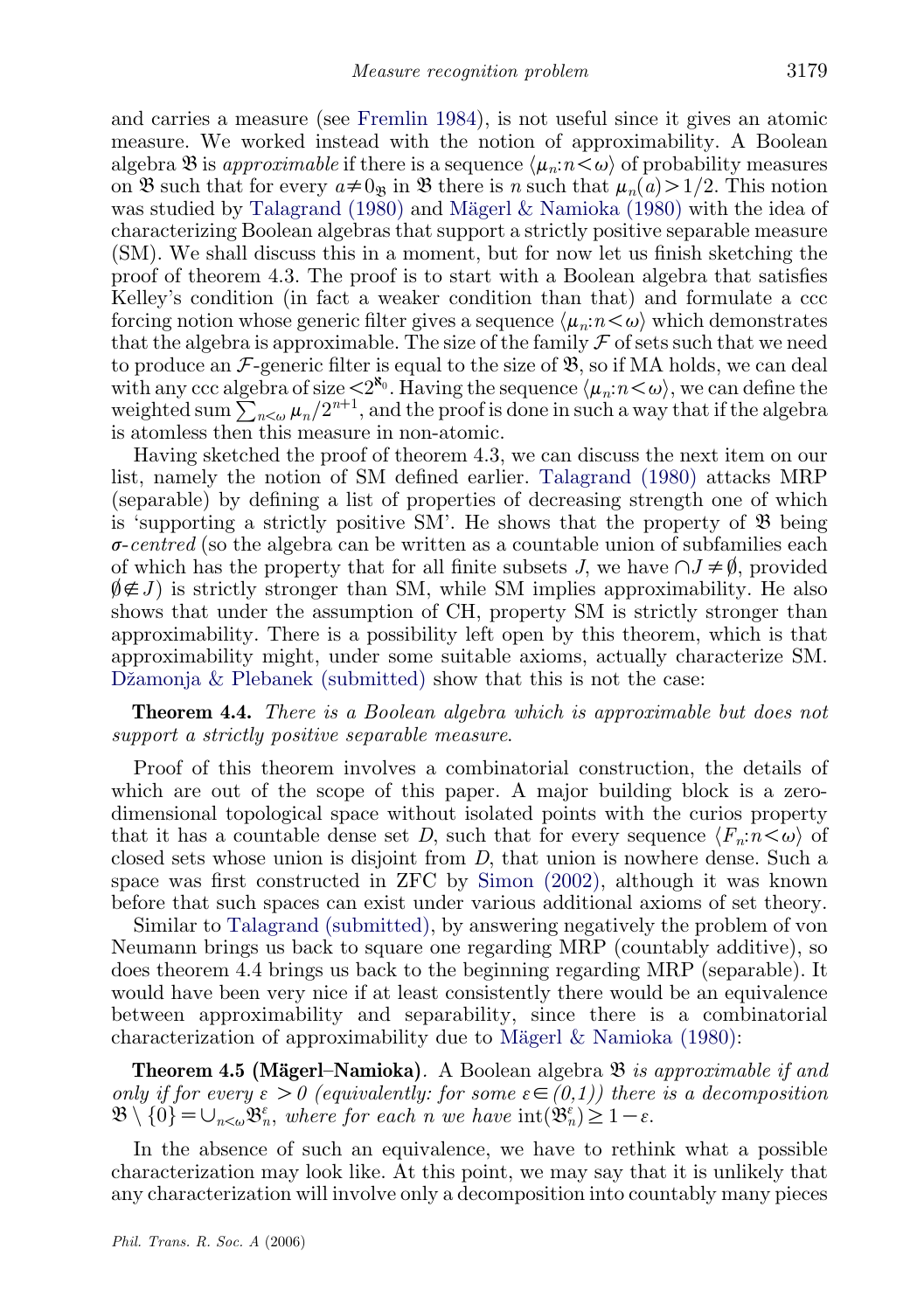<span id="page-9-0"></span>each of which has some given property, in the style of all but one characterization given here. Instead, the desired theorem will probably have to take into account the interaction between these various pieces, like in theorem 4.1. The reason for this is a result by [Dow & Steprans \(1993\)](#page-10-0). Namely, one of the strongest possible characterizations involving only the information about each of the countably many pieces (given that we know that  $\sigma$ -centredness is too strong) would use the notion of  $\sigma$ -n-linkedness. For a given n, a family A of non-empty sets is n-linked if for any subset J of A of size  $\leq n$ , we have  $\cap J \neq \emptyset$ . A Boolean algebra is  $\sigma$ -n-linked if it can be written as a countable union of sets each of which is either  $\{\emptyset\}$  or n-linked. [Dow &](#page-10-0) [Steprans \(1993\)](#page-10-0) proved that the measure algebra of  $[0,1]^k$  is *n*-linked for every *n* if and only if  $\kappa \leq 2^{\aleph_0}$ . This shows that the notion of *n*-linkedness does not make a sufficient distinction between SM algebras and those of type  $\leq 2^{\aleph_0}$ .

## 5. Conclusion

This paper shows on the specific example of the MRP the phenomenon of the utility of a multidisciplinary mathematical approach to a single mathematical problem, in particular, the value of a set-theoretic analysis of the problem at hand. We have shown how MRP, which is a problem about Boolean algebras that was asked first at least in 1937 if not earlier, has had an impact on measure theory, combinatorics and set theory, and in turn, that each of these subjects contributed to a better understanding of MRP. Specifically, we discussed the set-theoretic insights and emphasized the point of using set-theoretic tools and being able to obtain a purely measure-theoretic or algebraic final result. Through historical remarks presented in the first parts of the paper, the reader can see how various results have followed the current state of knowledge, both in set theory and measure theory. In §4, we showed some new results and underlined the future directions of research in the subject. One of the goals is a structure theory for Boolean algebras that support a finitely additive strictly positive measure.

### 6. Notation

The *power set* of a given set A is the set of all subsets of A and is denoted by  $\mathcal{P}(A)$ .

The set-theoretic notation  $\{E_n: n \lt \omega\}$  is used for what some authors denote by  ${E_n : n \in \mathbb{N}}$  or (after a re-enumeration)  ${E_n : 1 \le n < \infty}$ . Our notation for sequences is  $\langle a_n:n\lt \omega\rangle$  in place of  $(a_n)_n$ . A similar convention is used for  $\sum_{n\lt \omega}$ .

Many notions were introduced in the text, where at first appearance they were italicized.

The author thanks EPSRC for their support through an Advanced Fellowship in Mathematics and the British Council for support through an Alliance Grant for years 2005 and 2006.

#### References

Balcar, B., Jech, T. & Paza´k, T. 2005 Complete ccc boolean algebras, the order sequential topology, and a problem of von Neumann. Bull. Lond. Math. Soc. 137, 885–898. ([doi:10.1112/](http://dx.doi.org/doi:10.1112/S0024609305004807) [S0024609305004807](http://dx.doi.org/doi:10.1112/S0024609305004807))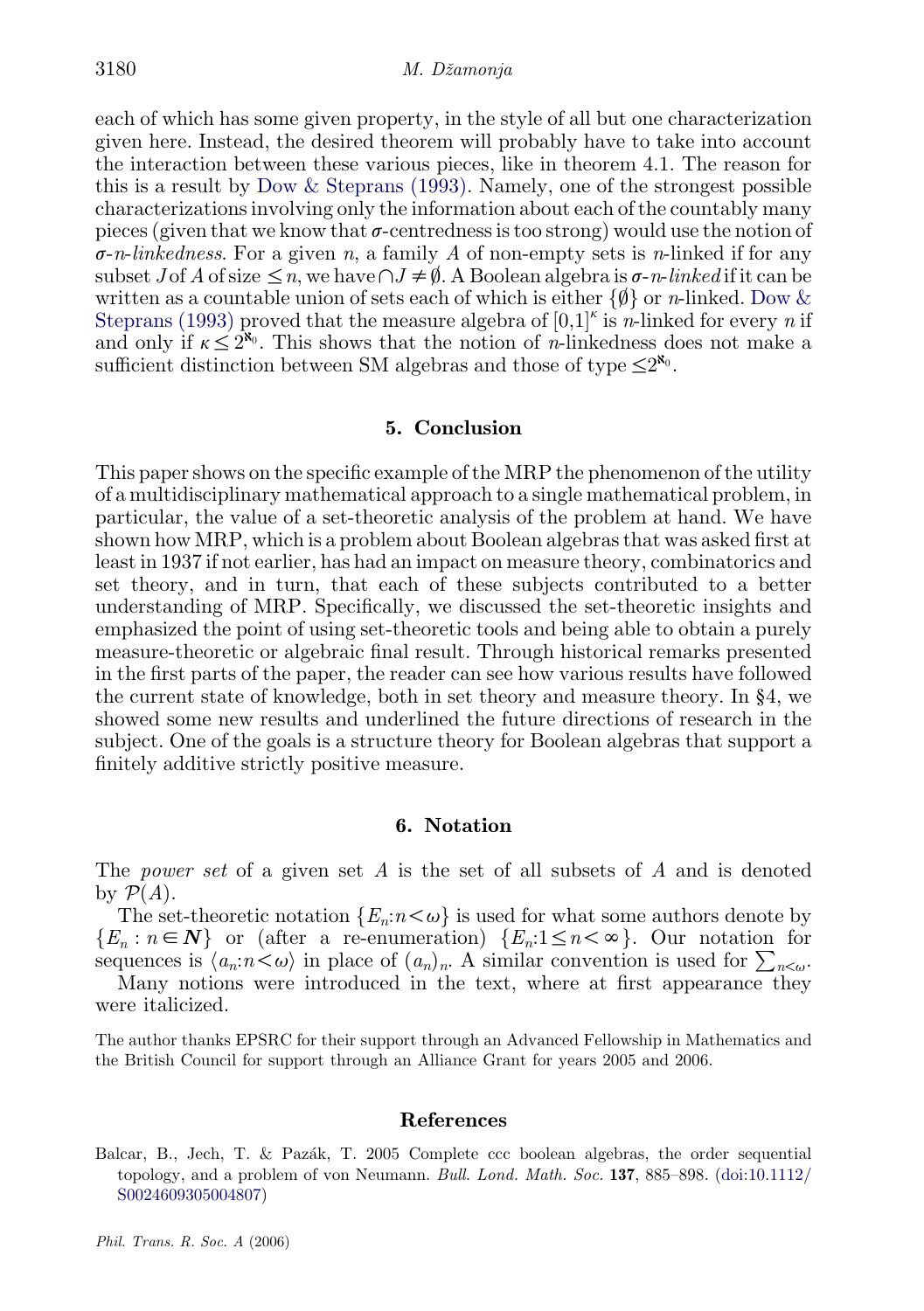- <span id="page-10-0"></span>Bhaskara Rao, K. P. S. & Bhaskara Rao, M. 1983 Theory of charges. New York, NY: Academic Press.
- Cantor, G. 1874 Über eine Eigenschaft des Inbergriffs aller reellen algebraischen Zahlen. J. f. Math. 77, 258–262.
- Cohen, P. 1963 The independence of the continuum hypothesis. Proc. Natl Acad. Sci USA 50, 1143–1148. ([doi:10.1073/pnas.50.6.1143\)](http://dx.doi.org/doi:10.1073/pnas.50.6.1143)
- Dow, A. & Steprans, J. 1993 The  $\sigma$ -linkedness of measure algebra. Can. Math. Bull. 37, 42–45.
- Džamonja, M. & Plebanek, G. Submitted. Measures on Boolean algebras.
- Fremlin, D. H. 1984 Consequences of Martin's axiom. Cambridge, UK: Cambridge University Press.
- Fremlin, D. H. 1989 Measure algebras. In Handbook of Boolean algebras III (ed. J. D. Monk), pp. 877–980. Amsterdam, The Netherlands: North-Holland.
- Fremlin, D. H. 2002 Measure theory (measure algebras), vol. 3. Colchester, CT: Torres Fremlin.
- Gaifman, H. 1964 Concerning measures on Boolean algebras. Pacific J. Math. 14, 61–73.
- Gödel, K. 1931 Über formal unentscheidbare Sätze der Principia Mathematica und verwandter Systeme I. Monatsh. Math. Phys. 38, 173–198. [\(doi:10.1007/BF01700692\)](http://dx.doi.org/doi:10.1007/BF01700692)
- Kelley, J. L. 1959 Measures on Boolean algebras. Pacific J. Math. 9, 1161–1177.
- Mägerl, G. & Namioka, I. 1980 Intersection numbers and weak<sup>\*</sup> separability of spaces of measures. Math. Ann. 249, 273–279. [\(doi:10.1007/BF01363900\)](http://dx.doi.org/doi:10.1007/BF01363900)
- Maharam, D. 1942 On homogeneous measure algebras. Proc. Natl Acad. Sci. USA 28, 108–111. ([doi:10.1073/pnas.28.3.108](http://dx.doi.org/doi:10.1073/pnas.28.3.108))
- Maharam, D. 1947 An algebraic characterization of measure algebras. Ann. Math. 48, 154–167. ([doi:10.2307/1969222](http://dx.doi.org/doi:10.2307/1969222))
- Maharam, D. 1981 Commentary on problem 163. In The Scottish book (ed. R. D. Mauldin), pp. 241–243. Boston, MA: Birkhaüser.
- Shelah, S. 1994 Cardinal arithmetic. Oxford, UK: Oxford University Press.
- Simon, P. 2002 A countable dense-in-itself dense P-set. Topol. Appl. 123, 193–198. [\(doi:10.1016/](http://dx.doi.org/doi:10.1016/S0166-8641(01)00182-1) [S0166-8641\(01\)00182-1\)](http://dx.doi.org/doi:10.1016/S0166-8641(01)00182-1)
- Stone, M. H. 1936 The theory of representations for Boolean algebras. Trans. Am. Math. Soc. 40, 37–111. [\(doi:10.2307/1989664\)](http://dx.doi.org/doi:10.2307/1989664)
- Talagrand, M. Submitted. Maharam's Problem.
- Talagrand, M. 1980 Séparabilité vague dans l'espace des mesures sur un compact. Israel J. Math. 37, 171–180.
- Todorčević, S. 2004 A problem of von Neumann and Maharam about algebras supporting continuous submeasures. Fundam. Math. 183, 169–183.
- Veličković, B. 2005 CCC forcings and splitting reals. Israel J. Math. 147, 209–220.
- von Neumann, J. 1981 Problem 163. In The Scottish book (ed. R. D. Mauldin), p. 240. Boston, MA: Birkhaüser.